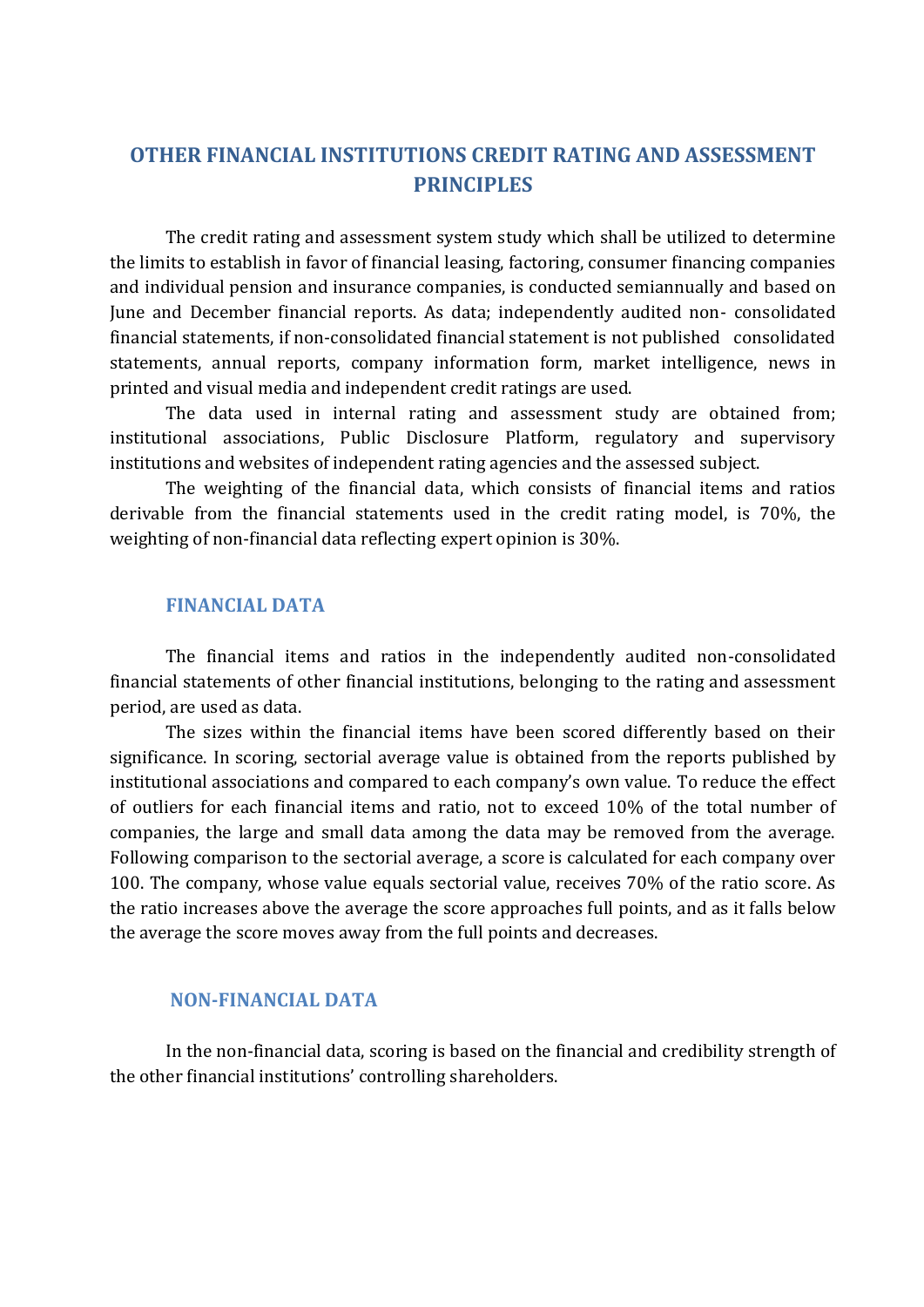## **Table 2\_Nature of the Controlling Shareholder**

| <b>Nature of the Controlling Shareholder</b>                              |
|---------------------------------------------------------------------------|
| Large scale banks and insurance firms domiciled in Turkey or abroad       |
| Companies which are part of large and strong capital groups, domiciled in |
| Turkey or abroad                                                          |
| Medium or small scale banks and insurance firms domiciled in Turkey or    |
| abroad                                                                    |
| Companies operating in the real sector, domiciled in Turkey or abroad     |
| <b>Others</b>                                                             |

## **INDEPENDENT RATING ADDITIONAL POINTS**

#### **Independent Credit Rating Grade**

Independent credit rating grades are obtained from the companies themselves, websites of the rating companies, websites of other financial institutions or other sources on the Internet.

The independent credit rating grade of the other financial institutions and their controlling shareholders domiciled in Turkey or abroad may be reflected to the internal credit rating and assessment grade in accordance with the determined principles.

The credit rating grade has to be assigned or reviewed within the past year to be taken into account. Unsolicited rating grades from independent agencies are not taken into account.

The agencies whose ratings may be taken into account are Fitch, Moody's, Standard&Poors, Japan JCR and DBRS (Dominion Bond Rating Services). The credit ratings awarded by the rating agencies domiciled in Turkey and operating under the control of these agencies, are taken into account if they have received credit rating authority from BRSA (BDDK) or CMB (SPK). The grades assigned by other rating agencies are taken into consideration as long as they are authorized both by the BRSA (BDDK) and CMB (SPK) . However the grades assigned by the rating agencies authorized by BRSA (BDDK) or CMB (SPK) and established in Turkey are taken into consideration upon the existence of a second grade from a different rating agency.

Corporate long term national rating grades, in the absence of national grade international local currency rating grades are used for the companies domiciled in Turkey and their controlling shareholders.

Corporate long-term international foreign currency rating grades are used for other financial institutions' controlling shareholders domiciled abroad.

If the other financial institutions have independent rating grade assigned in Turkey and the controlling shareholder in Turkey or abroad, subject to the precautionary principle, one of the grades or both of them are taken into consideration.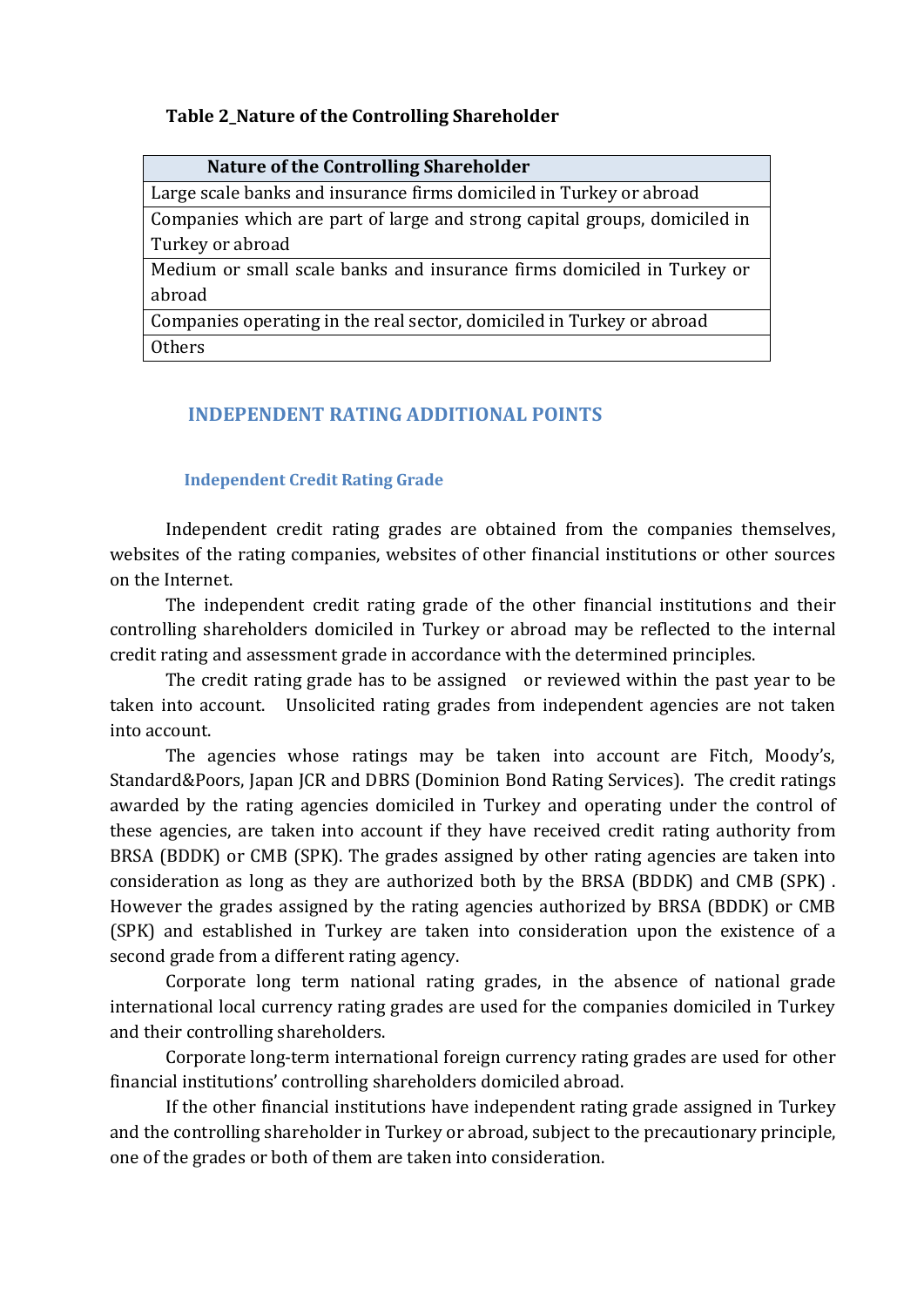Among the grades assigned by more than one rating agencies, the lower grade is taken into consideration.

In the event that a negative opinion is formed regarding the authenticity and reliability of the grades assigned by rating agencies, such agency's ratings are taken into consideration.

To match internal credit rating and assessment grade with independent rating grades Table 3 is used.

| <b>Internal Credit Rating</b> | <b>Independent Credit Rating Grades</b> |                                       |  |
|-------------------------------|-----------------------------------------|---------------------------------------|--|
| and Assessment Grade          | Moody's                                 | Fitch, S&P's, DBRS, JCR<br>and others |  |
| TBD-A                         | AAA                                     | AAA                                   |  |
|                               | Aa1 Aa2 Aa3                             | $AA+AAAA-$                            |  |
| TBD-B                         | A1 A2 A3                                | $A+ A A-$                             |  |
|                               | Baa1 Baa2                               | BBB+ BBB                              |  |
| TBD-C                         | Baa3                                    | BBB-                                  |  |
|                               | Ba1 Ba2                                 | BB+ BB                                |  |
| TBD-D                         | Ba3                                     | BB-                                   |  |
|                               | B1 B2 B3                                | $B + B B$                             |  |
| TBD-E                         | Caa1 Caa2 Caa3                          | <b>CCC</b>                            |  |
|                               |                                         | D                                     |  |

**Table 3\_Internal and Independent Credit Rating Grades Matching Table** 

In the event that the internal credit rating and assessment grade is the same as the independent credit rating grade of the brokerage firm or its controlling shareholder, the internal credit rating and assessment grade is not changed and the internal credit rating and assessment grade appraised by the Bank is taken into account.

If the internal credit rating and assessment grade appraised for the other financial institutions is higher than the independent credit rating of the other financial institution or its controlling shareholder, the internal credit rating and assessment grade in downgraded in accordance with Table 4. If the other financial institutions' controlling shareholder's independent credit rating shall be taken into account, 75% of the scores in Table 4 are considered.

In the event that the internal credit rating and assessment grade appraised for the other financial institutions is lower than the independent credit rating of the brokerage firm or its controlling shareholder , if the internal credit rating and assessment grade is in the range between TBD-B and TBD-D , depending on the independent credit rating of the brokerage firm and its controlling shareholder , extra points are added in accordance with Table 4. If the other financial institution's controlling shareholders' independent credit rating shall be taken into consideration, 75% of the scores in Table 4 are considered.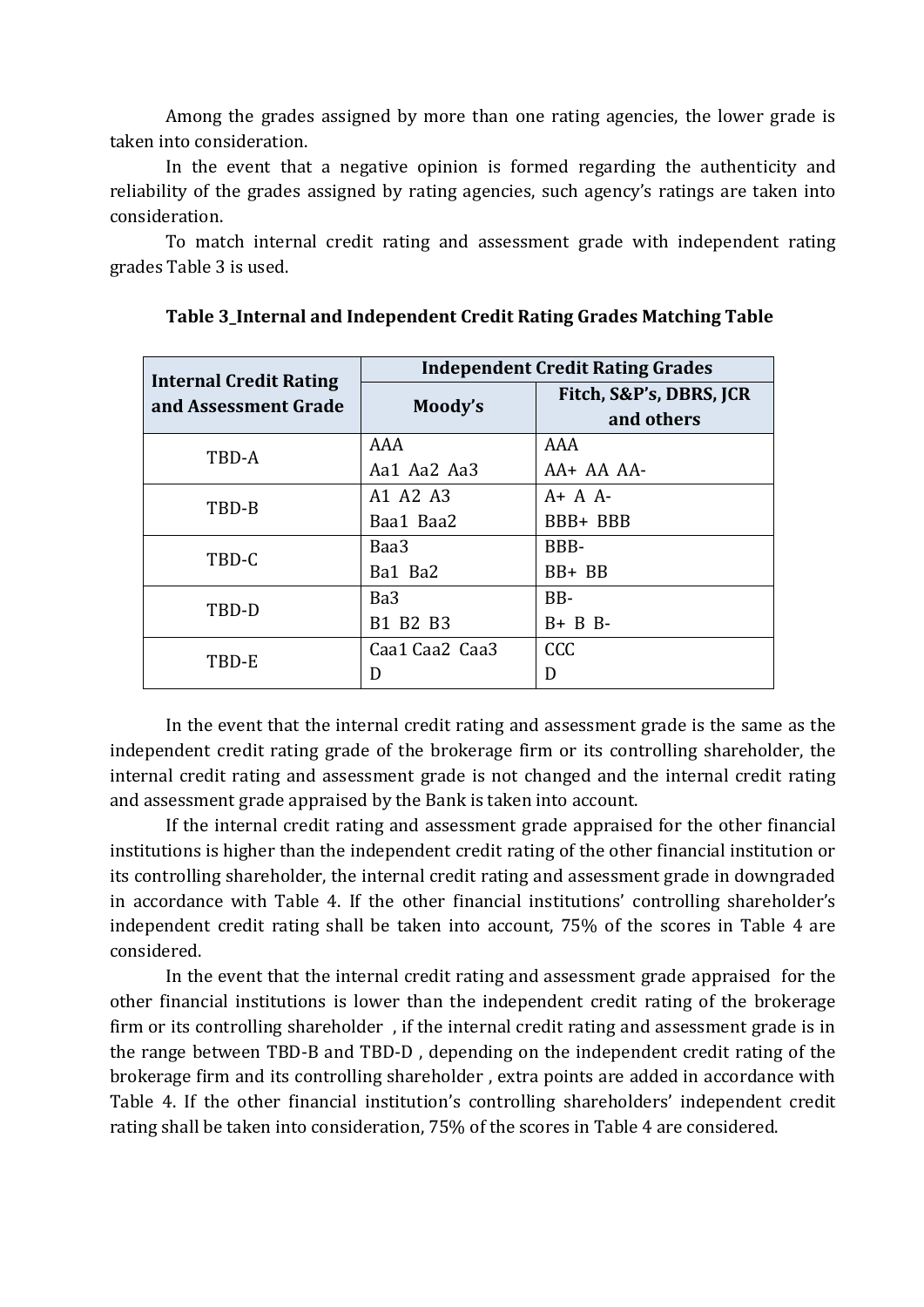If the appraised internal credit rating and assessment grade is TBD-E, other financial institutions or the controlling shareholder's independent credit rating is not taken into account and the internal credit rating and assessment grade is not modified.

Irrespective of the appraised internal rating grade, if the independent credit rating of the other financial institution or its controlling shareholder is "D" , their limits with our Bank is cancelled and the internal credit rating and assessment grade of the other financial institution is modified as TBD-E.

In taking into consideration the controlling shareholder's independent credit rating, Parent's support grades, which indicate the controlling shareholder's strength and intention to support the other financial institutions, may be sought.

|       |       |       |                |                | BBB-      |       |            |               |
|-------|-------|-------|----------------|----------------|-----------|-------|------------|---------------|
|       | AAA   | AA    | A              | <b>BBB+BBB</b> | $BB + BB$ | BB-B  | <b>CCC</b> | D             |
|       | Aaa   | Aa    | A              | Baa1 Baa2      | Baa3      | Ba3 B | Caa        | D             |
|       |       |       |                |                | Ba1 Ba2   |       |            |               |
| TBD-A |       |       | $\overline{0}$ | $-10$          | $-20$     | $-30$ | $-40$      | <b>CANCEL</b> |
| TBD-B | $+15$ | $+10$ |                |                | $-10$     | $-20$ | $-30$      | <b>CANCEL</b> |
| TBD-C | $+20$ | $+15$ | $+10$          | $+10$          |           | $-10$ | $-20$      | <b>CANCEL</b> |
| TBD-D | $+25$ | $+20$ | $+15$          | $+15$          | $+10$     |       | $-10$      | <b>CANCEL</b> |
| TBD-E |       |       | -              | ۰              |           |       |            | <b>CANCEL</b> |

## **Table 4 Chart related to Increasing/ Decreasing**

**(\*)** If the independent credit rating grade of the brokerage firm's majority shareholder shall be included in the appraisal, 75% of the points in the table are considered.

#### **Corporate Governance Rating Grade**

The Corporate Governance Rating grades are obtained from the firms themselves, websites of the companies who publish the report, brokerage firms' websites, annual reports or other sources on the Internet. The grades received by brokerage firms may be reflected to their internal credit rating and assessment grade. The grade must be awarded or reviewed in the past year.

Corporate governance grade is added to the internal credit rating and assessment score as per Table 5 , not to exceed the total upper score .

| <b>Corporate Governance</b> | <b>Additional</b> |  |  |  |
|-----------------------------|-------------------|--|--|--|
| <b>Rating Grade</b>         | <b>Points</b>     |  |  |  |
| $7,00 - 8,00$               | 1,00              |  |  |  |
| $8,01 - 9,00$               | 2,00              |  |  |  |
| $9,01 - 10,00$              | 3,00              |  |  |  |

**Table 5\_Corporate Governance Rating Grade**